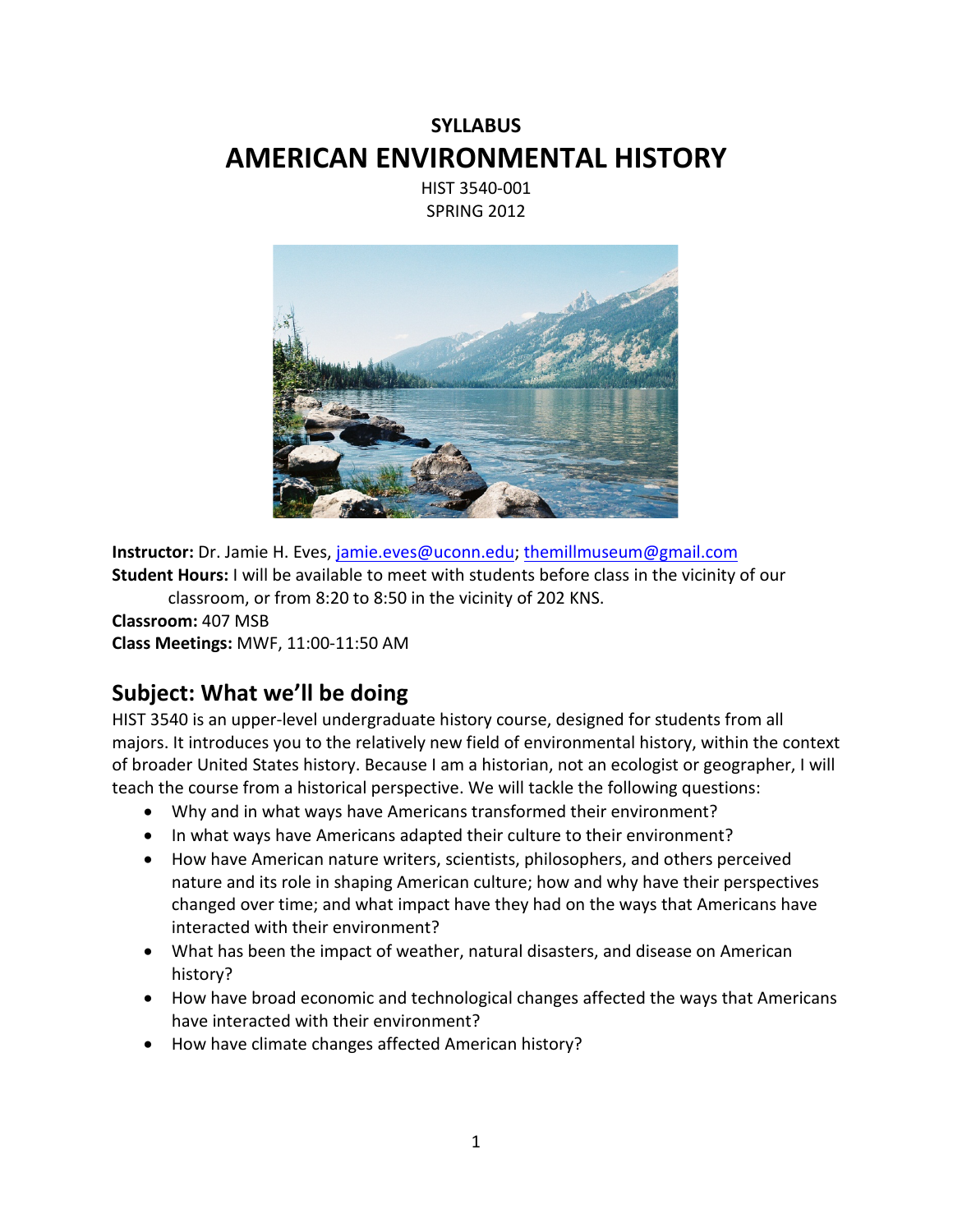- What caused the rise of conservationist and preservationist movements in the United States during the past 150 years, and what impact have those movements had on American history?
- How and why has the role of government in both protecting and exploiting the American environment changed over time?

To answer these questions, we will begin by examining Native American land-use practices, continue into the colonial period, and then examine both the industrial and postindustrial eras, concluding at the present – or as close to it as we can get before we run out of semester.

## **Outcomes: What you'll get out of this**

- 1. **A structure of American environmental history:** You will learn the basic outline of American environmental history from pre-Columbian times to the present.
- 2. **Theoretical tools to help you interpret (explain/analyze) American environmental history:** You will learn how environmental historians have answered questions about the how and why the interaction between Americans and their environment has changed over time.
- 3. **Theoretical tools to help you interpret American history generally:** In learning about American environmental history, you will learn new ways of thinking about and interpreting the broad sweep of American history generally.
- 4. **Greater familiarity with historical sources:** You will learn to work with new and different historical sources, such as professional monographs, nature essays, photos and other images, climate and weather data, the land itself, and the "built environment" of houses, mills, fences, dams, canals, and roads.
- 5. **Improved critical thinking and writing skills:** You will improve your ability to think and write critically about complex subjects.
- 6. **Learning to think and behave like a professional:** You will have an opportunity to practice being a professional historian.

## **Method: How all this happens**

To achieve these outcomes, we will use a variety of learning techniques, including analytical lectures, storytelling, guided discussions, analyzing photographs, taking exams, and writing online posts and short papers. The reason that we will be doing so many different things is because different students learn best in different ways, and there will be a lot of diversity in this class.

On most days, I will deliver analytical lectures and/or tell stories. I do not intend to repeat or summarize the factual material from the readings. Rather, I will supplement them by providing broad interpretive frameworks into which the material in the readings can be fit. For this reason, I expect you to do the assigned readings, attend each class, take good notes, review those notes frequently, and think critically about what I have said and what you have read. Exams and papers will give you the opportunity to integrate your class notes with the readings. I encourage you to speak out in class, especially to challenge any ideas, information, or viewpoints that seem wrong to you. I especially want you to challenge me. But I also expect you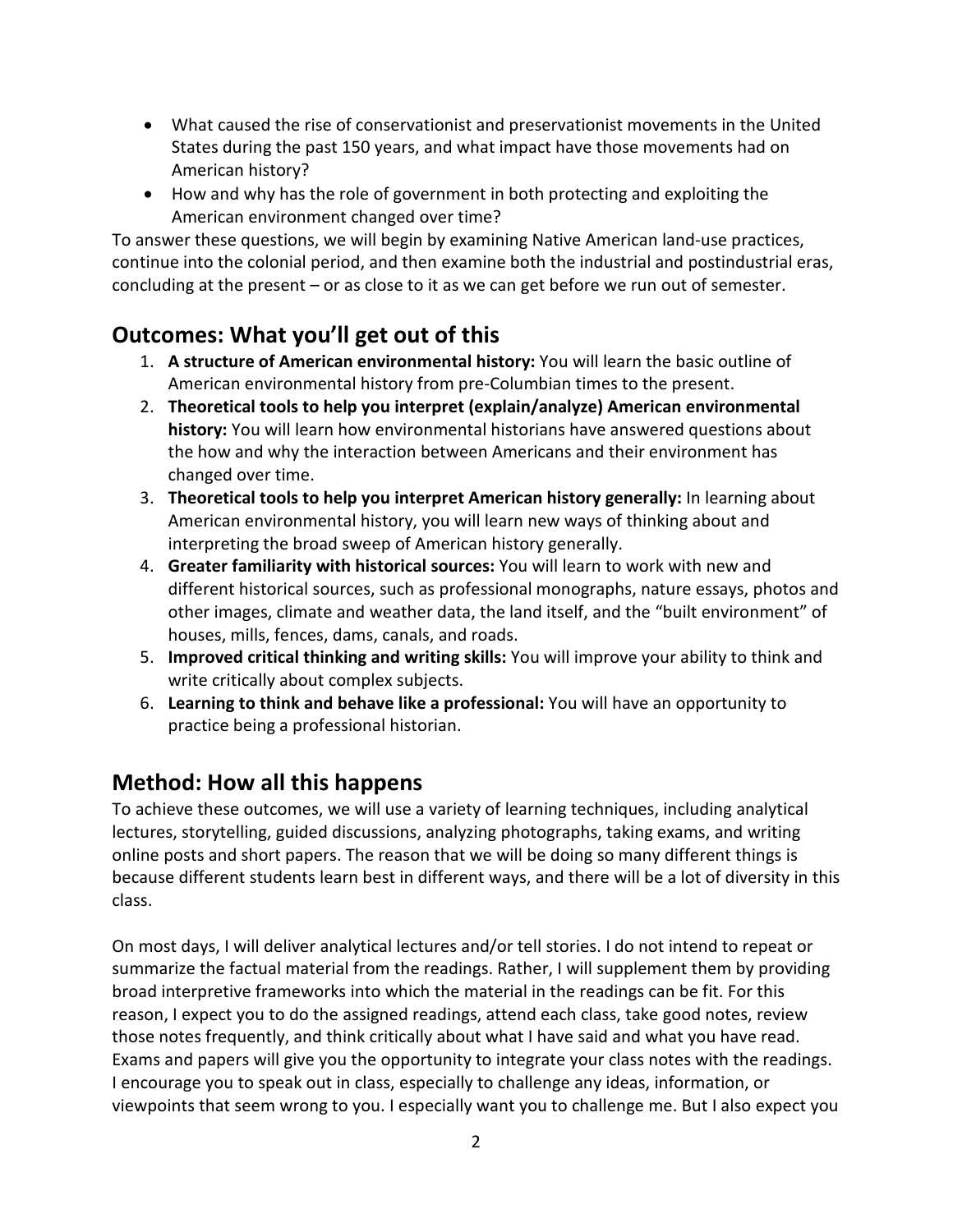to be able to back up what you say with hard data; historical interpretation (or explanation) is not simply a matter of having an opinion, but is instead an honest and thorough application of logic and historical methods to empirical evidence.

### **Required readings: The tools we'll use to do this**

- 1. Ted Steinberg, DOWN TO EARTH: NATURE's ROLE IN AMERICAN HISTORY, 3rd ed.
- 2. William Cronon, CHANGES IN THE LAND: INDIANS, COLONISTS, AND THE ECOLOGY OF NEW ENGLAND
- 3. Stephen Pyne, YEAR OF THE FIRES: THE STORY OF THE GREAT FIRES OF 1910
- 4. R. A. Scotti, SUDDEN SEA: THE GREAT HURRICANE OF 1938
- 5. Various materials on Blackboard

### **Practice and assessment: Helping you test yourself and improve**

I will grade you on the following activities.

### *Class participation (10%)*

You will actively contribute to class discussions.

### *Online posts (30%)*

Six times during the semester you will use Blackboard to post online blog-style responses to questions that I will have placed there for you. You must log your posts by midnight on the day they are due. Each post should be at least a good, solid paragraph in length; thorough, original posts will receive better grades than cursory responses that don't say anything significant, or which merely repeat something that one of your classmates has already written. Each post will be worth 5% of your grade.

### *Papers (30%)*

You will write three short papers. Each paper will be worth 10% of your semester grade. Your papers should be typed, double spaced, and four-to-five pages long, using standard one-inch margins and an eleven-point Times New Roman font, which is the default setting for Microsoft Word. Late papers will be penalized one-half letter grade for each class day they are late. (Exceptions may be made if you can present empirical evidence of a genuine emergency. The acceptance of any and all such excuses is solely up to me.) Papers delivered to me by any means other than handing them to me during class are at your risk. Balky, unreliable word processors and printers are your problem, not mine. For every quote, idea, example, or fact that you use, you must cite the source where that quote, idea, example, or fact can be found. For learning purposes, I ask that you base your papers solely on class materials – please do not use any outside sources unless I have given you permission to do so.

First paper. According to William Cronon in *Changes in the Land*, what "changes" occurred "in the land" when Anglo-American colonists supplanted Native Americans in New England in the 1600s and 1700s?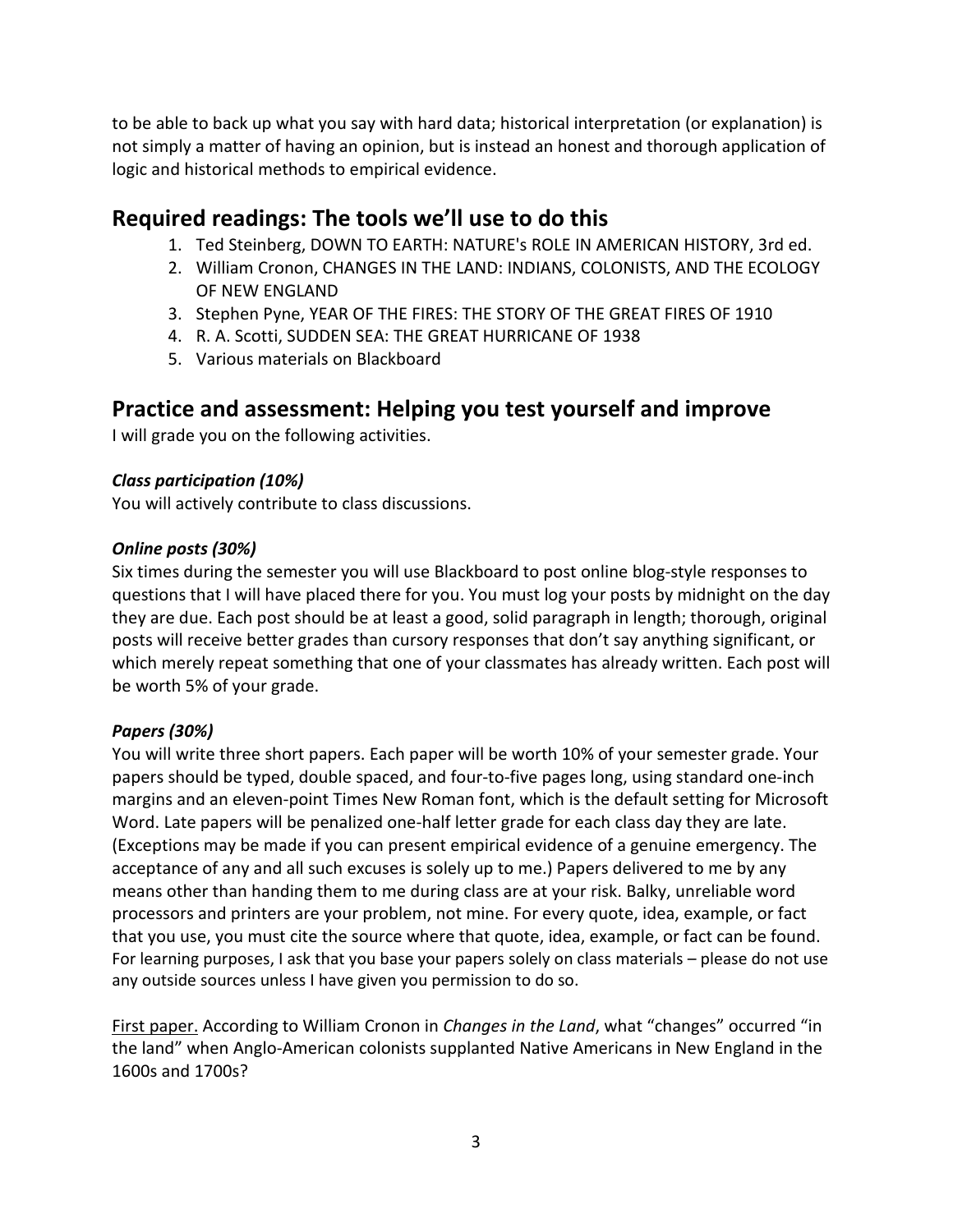Second paper. According to Stephen Pyne in *Year of the Fires*, before 1910 there were different ideas about what policies the federal government should follow regarding forest fires on federal lands. What were these ideas, which approach was eventually adopted, and why?

Third paper. According to R. A. Scotti in *Sudden Sea*, how did the 1938 hurricane transform New England?

### *Examinations (30%)*

You will take two exams, a midterm exam (worth 10% of your semester grade) and a final exam (worth 20% of your semester grade). You will write them in ink during class, in exam booklets that I will provide for you. I will post study guides in advance on Blackboard. You will be allowed to bring one 8  $\frac{1}{2}$  x 11" sheet of paper with notes to each exam, which you will hand in with the exam.

### **Instructor: Who am I?**

My name is Jamie Eves, and I have been teaching history at the university level for more than twenty-five years. I have a Ph.D. in American History from the University of Connecticut, as well as an M. A. in American History from the University of Maine. My research specialties are nineteenth-century American environmental history, the history of New England, and public history – although over the years I have taught more than a dozen different subjects. My doctoral dissertation was a study of the interrelationship of nature and culture in a river valley in northern Maine during the first 70 years of the nineteenth century. I am also the Director of the Windham Textile and History Museum in Willimantic, CT, and the official town historian of Windham. Most of my published articles have been about Maine and Connecticut history – some have appeared in professional history journals, while others have been in publications aimed more at popular audiences. I was drawn to history by a love of the narrative form, and I try to emphasize good storytelling in my classes.

### **Schedule: What you need to do for each class**

- 01/23 Introduction to the Course.
- 01/25 1491: An Environmental History of Precolumbian America. **Steinberg, Chapter I.**

### 01/28 NO CLASS. **First online post due.**

- 01/30 1491: An Environmental History of Precolumbian America. **Steinberg, Chapter I, Cont'd.**
- 02/01 Ecological Imperialism and the Columbian Exchange. **Steinberg, Chapter II.**
- 02/04 Ecological Imperialism and the Columbian Exchange. **Steinberg, Chapter II, Cont'd.**
- 02/06 Discussion of *Changes in the Land* by Cronon. **First discussion paper due.**
- 02/08 Names on the Land: A History of American Placenames.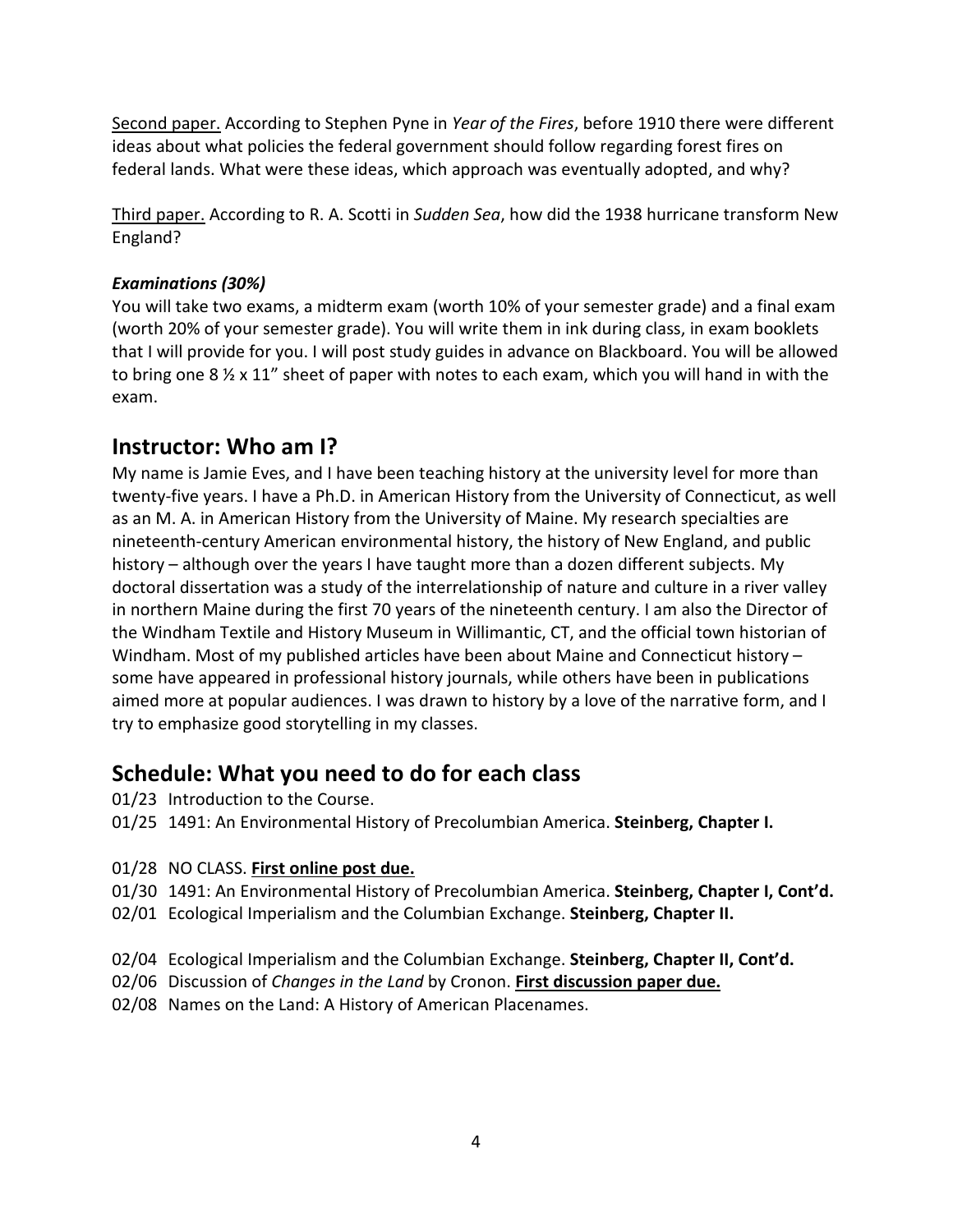- 02/11 Valleys White with Mist: An Ecological History of the Frontier Movement. **Steinberg, Chapter III. Second online post due.**
- 02/13 Valleys White with Mist: An Ecological History of the Frontier Movement. **Steinberg, Chapter III, Cont'd.**
- 02/15 A Gneiss Prospect: Industrial Revolution in New England. **Steinberg, Chapter IV.**
- 02/18 A Gneiss Prospect: Industrial Revolution in New England. **Steinberg, Chapter IV, Cont'd.**
- 02/20 The Humboldt Current: The Environmental Epiphany of Henry David Thoreau.
- 02/22 The Humboldt Current: The Environmental Epiphany of Henry David Thoreau.

#### 02/25 NO CLASS. **Third online post due.**

- 02/27 Using Photographs and Other Images as Historical Sources.
- 03/01 Using Photographs and Other Images as Historical Sources.
- 03/04 The Great Food Fight: An Environmental Interpretation of the Civil War. **Steinberg, Chapters V, VI, and VII.** *Note: This class will be a discussion of these three chapters from Steinberg.*
- 03/06 Wilderness Preservation: John Muir. **Steinberg, Chapter VIII.**
- 03/08 Nature Conservation: Theodore Roosevelt and Gifford Pinchot. **Steinberg, Chapter IX.**
- 03/11 Urban Parks and National Parks. **Steinberg, Chapter IX, Cont'd.**
- 03/13 Pastoral Preservation: State Parks.
- 03/15 Discussion of *Year of the Fires.* **Second discussion paper due.**

### SPRING BREAK

- 03/25 NO CLASS
- 03/27 **Midterm examination.**
- 03/29 The Rise and Fall of the Organic City. **Steinberg, Chapter X.**
- 04/01 Technology, Food, and the Environment: Steel Cans, Refrigeration, and Railroads. **Steinberg, Chapters XI and XII. Fourth online post due.**
- 04/03 Pox Americana: Smallpox and American History.
- 04/05 Influenza and Polio in American History.
- 04/08 Rising Tide: The Great Mississippi River Flood of 1927.
- 04/10 Discussion of *Rising Tide.* **Third discussion paper due.**
- 04/12 The Bulldozer in the Countryside: The Suburbanization of America. **Steinberg, Chapter XIII.**
- 04/15 The Bulldozer in the Countryside: The Suburbanization of America. **Steinberg, Chapter XIV. Fifth online post due.**
- 04/17 The Green Movement. **Steinberg, Chapter XV.**
- 04/19 The Green Movement. **Steinberg, Chapter XV, Cont'd.**